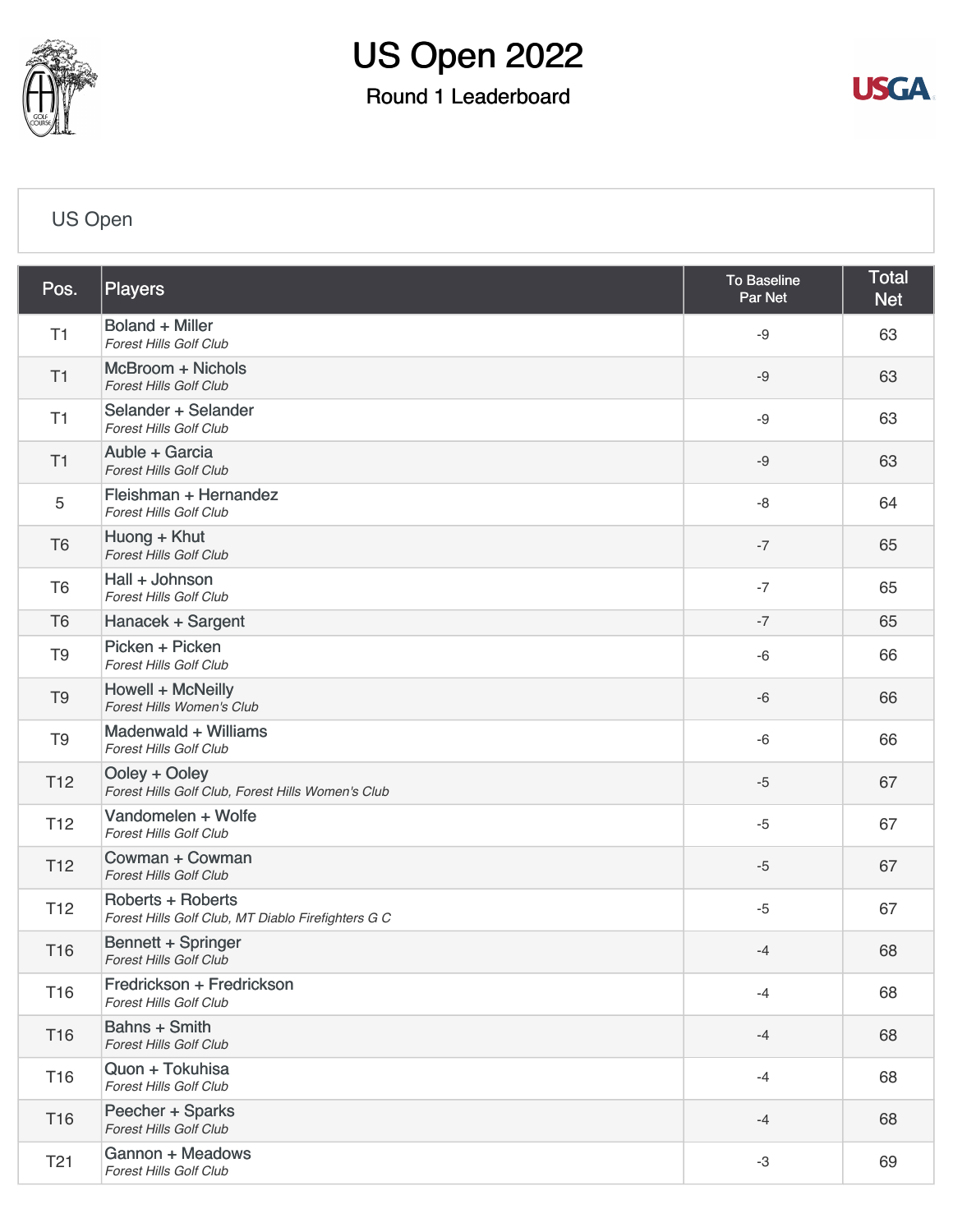

#### Round 1 Leaderboard



| <b>T21</b>      | Meeuwsen + Nielsen                                                      | $-3$ | 69 |
|-----------------|-------------------------------------------------------------------------|------|----|
| T <sub>21</sub> | Decker + Tyacke<br><b>Forest Hills Golf Club</b>                        | -3   | 69 |
| T21             | Jackson + Jackson<br><b>Forest Hills Golf Club</b>                      | $-3$ | 69 |
| T <sub>21</sub> | Marlatt + Wilson<br><b>Forest Hills Golf Club</b>                       | $-3$ | 69 |
| T <sub>26</sub> | Gardner + Weest<br><b>Forest Hills Golf Club</b>                        | $-2$ | 70 |
| T <sub>26</sub> | Andrew + Strickland<br>O.G.A. - Portland Metro, O.G.A. - Central Oregon | $-2$ | 70 |
| T <sub>26</sub> | Barfuss + Hall<br><b>Forest Hills Golf Club</b>                         | $-2$ | 70 |
| T <sub>26</sub> | Lorence + Meeuwsen                                                      | $-2$ | 70 |
| <b>T30</b>      | Braithwaite + Evanson<br><b>Forest Hills Golf Club</b>                  | $-1$ | 71 |
| <b>T30</b>      | <b>Fitzwater + Gaffney</b><br><b>Forest Hills Golf Club</b>             | $-1$ | 71 |
| T32             | Clark + Walker<br>Portland Area #163, O.G.A. - Portland Metro           | Ε    | 72 |
| T32             | Moxley + Shell                                                          | Ε    | 72 |
| 34              | Garrison + Hanchett<br>Forest Hills Golf Club, Pumpkin Ridge Golf Club  | $+1$ | 73 |
| 35              | Corthell + Lopez<br>Forest Hills Women's Club, Forest Hills Golf Club   | $+2$ | 74 |
| 36              | <b>Blakey + Larson</b>                                                  | $+6$ | 78 |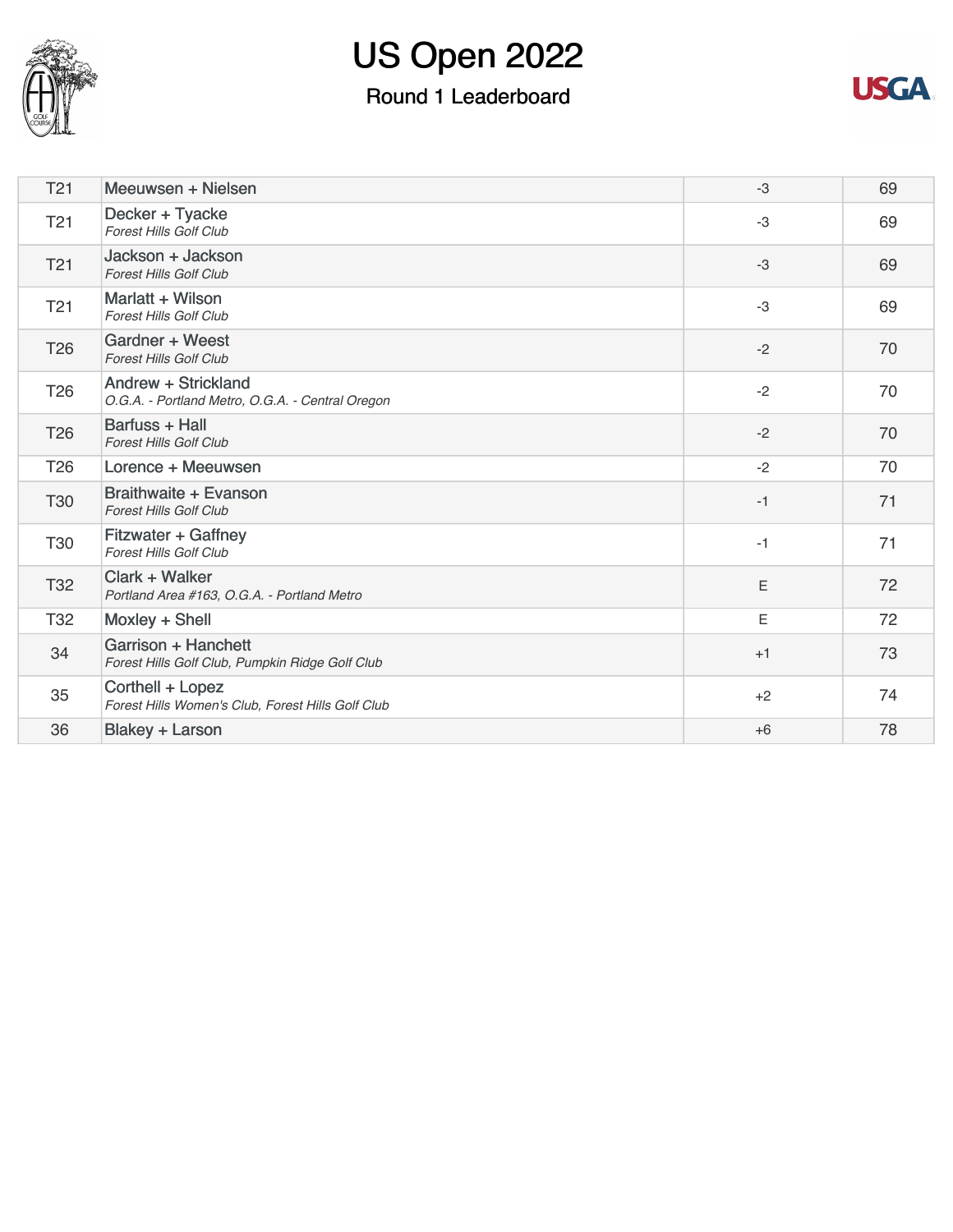

#### Round 1 Leaderboard



**[Skins](https://static.golfgenius.com/v2tournaments/8573182313419007500?called_from=&round_index=1)** 

| Player                                            | <b>Skins</b> | <b>Purse</b> | <b>Details</b> |
|---------------------------------------------------|--------------|--------------|----------------|
| Larson, Steven                                    |              | \$78.33      | Birdie on 17   |
| Fredrickson, Jay<br><b>Forest Hills Golf Club</b> |              | \$78.33      | Birdie on 3    |
| Andrew, Hayden<br>O.G.A. - Central Oregon         |              | \$78.33      | Birdie on 7    |
| Total Purse Allocated: \$234.99                   |              |              |                |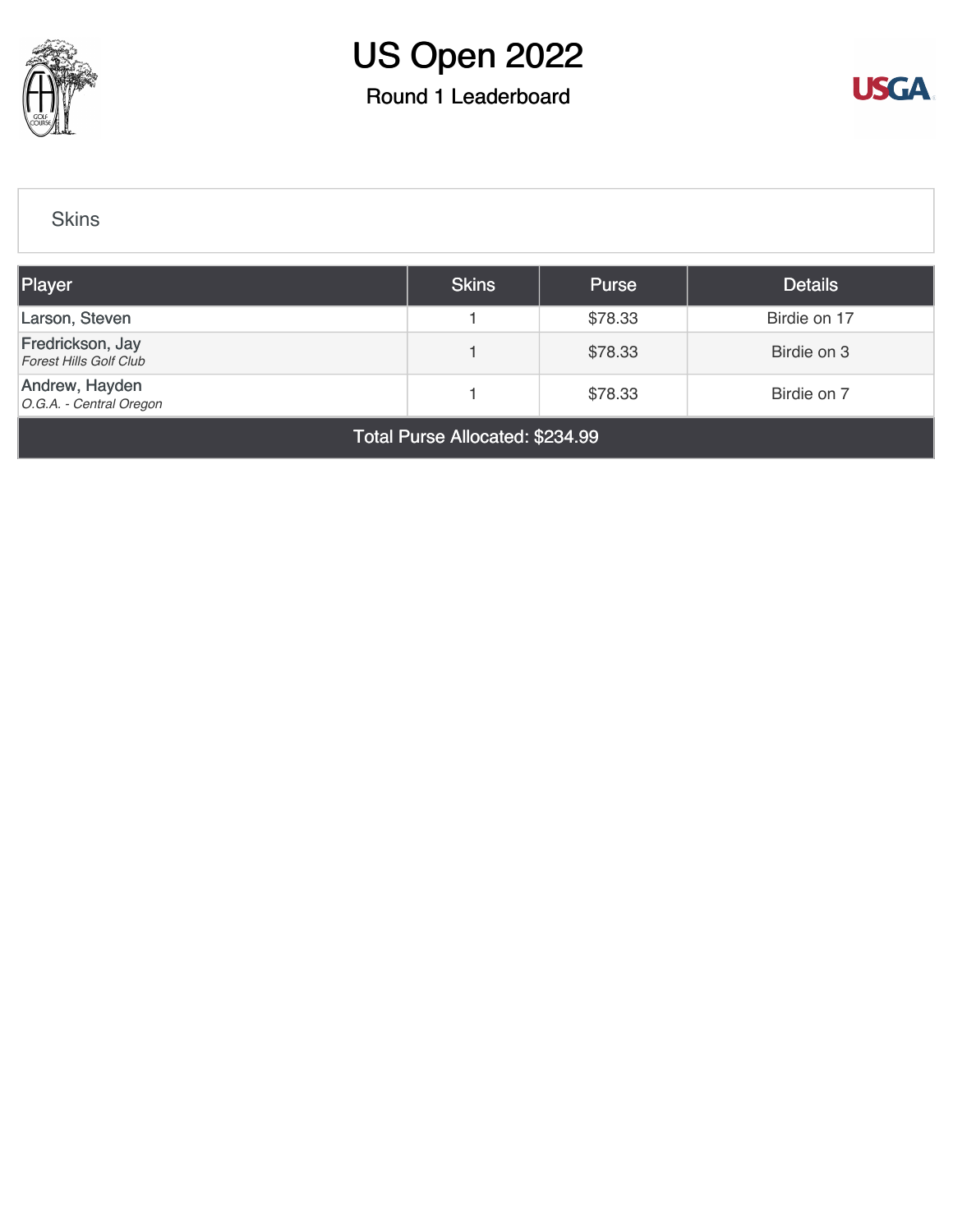

#### Round 1 Leaderboard



#### [US Open Gross](https://static.golfgenius.com/v2tournaments/8576280697088534115?called_from=&round_index=1)

| Pos.                      | <b>Players</b>                                                          | <b>To Baseline</b><br>Par Gross | <b>Total</b><br><b>Gross</b> |
|---------------------------|-------------------------------------------------------------------------|---------------------------------|------------------------------|
| $\mathbf{1}$              | Hanacek + Sargent                                                       | $-6$                            | 66                           |
| $\overline{c}$            | <b>Boland + Miller</b><br><b>Forest Hills Golf Club</b>                 | $-5$                            | 67                           |
| $\ensuremath{\mathsf{3}}$ | Auble + Garcia<br><b>Forest Hills Golf Club</b>                         | $-4$                            | 68                           |
| T <sub>4</sub>            | Huong + Khut<br><b>Forest Hills Golf Club</b>                           | $-1$                            | 71                           |
| T <sub>4</sub>            | Braithwaite + Evanson<br><b>Forest Hills Golf Club</b>                  | $-1$                            | 71                           |
| T <sub>4</sub>            | Marlatt + Wilson<br><b>Forest Hills Golf Club</b>                       | $-1$                            | 71                           |
| T7                        | Bahns + Smith<br><b>Forest Hills Golf Club</b>                          | E                               | 72                           |
| T7                        | Ooley + Ooley<br>Forest Hills Golf Club, Forest Hills Women's Club      | Ε                               | 72                           |
| T7                        | Roberts + Roberts<br>Forest Hills Golf Club, MT Diablo Firefighters G C | Ε                               | 72                           |
| T <sub>10</sub>           | Fredrickson + Fredrickson<br><b>Forest Hills Golf Club</b>              | $+1$                            | 73                           |
| T <sub>10</sub>           | Andrew + Strickland<br>O.G.A. - Portland Metro, O.G.A. - Central Oregon | $+1$                            | 73                           |
| T <sub>10</sub>           | McBroom + Nichols<br><b>Forest Hills Golf Club</b>                      | $+1$                            | 73                           |
| T <sub>10</sub>           | Lorence + Meeuwsen                                                      | $+1$                            | 73                           |
| T <sub>14</sub>           | Picken + Picken<br><b>Forest Hills Golf Club</b>                        | $+3$                            | 75                           |
| T <sub>14</sub>           | Quon + Tokuhisa<br><b>Forest Hills Golf Club</b>                        | $+3$                            | 75                           |
| T <sub>14</sub>           | Madenwald + Williams<br><b>Forest Hills Golf Club</b>                   | $+3$                            | 75                           |
| T <sub>14</sub>           | Selander + Selander<br><b>Forest Hills Golf Club</b>                    | $+3$                            | 75                           |
| T <sub>14</sub>           | Cowman + Cowman<br><b>Forest Hills Golf Club</b>                        | $+3$                            | 75                           |
| T <sub>19</sub>           | <b>Bennett + Springer</b><br><b>Forest Hills Golf Club</b>              | $+4$                            | 76                           |
| T <sub>19</sub>           | Gannon + Meadows<br><b>Forest Hills Golf Club</b>                       | $+4$                            | 76                           |
| T <sub>19</sub>           | Jackson + Jackson<br><b>Forest Hills Golf Club</b>                      | $+4$                            | 76                           |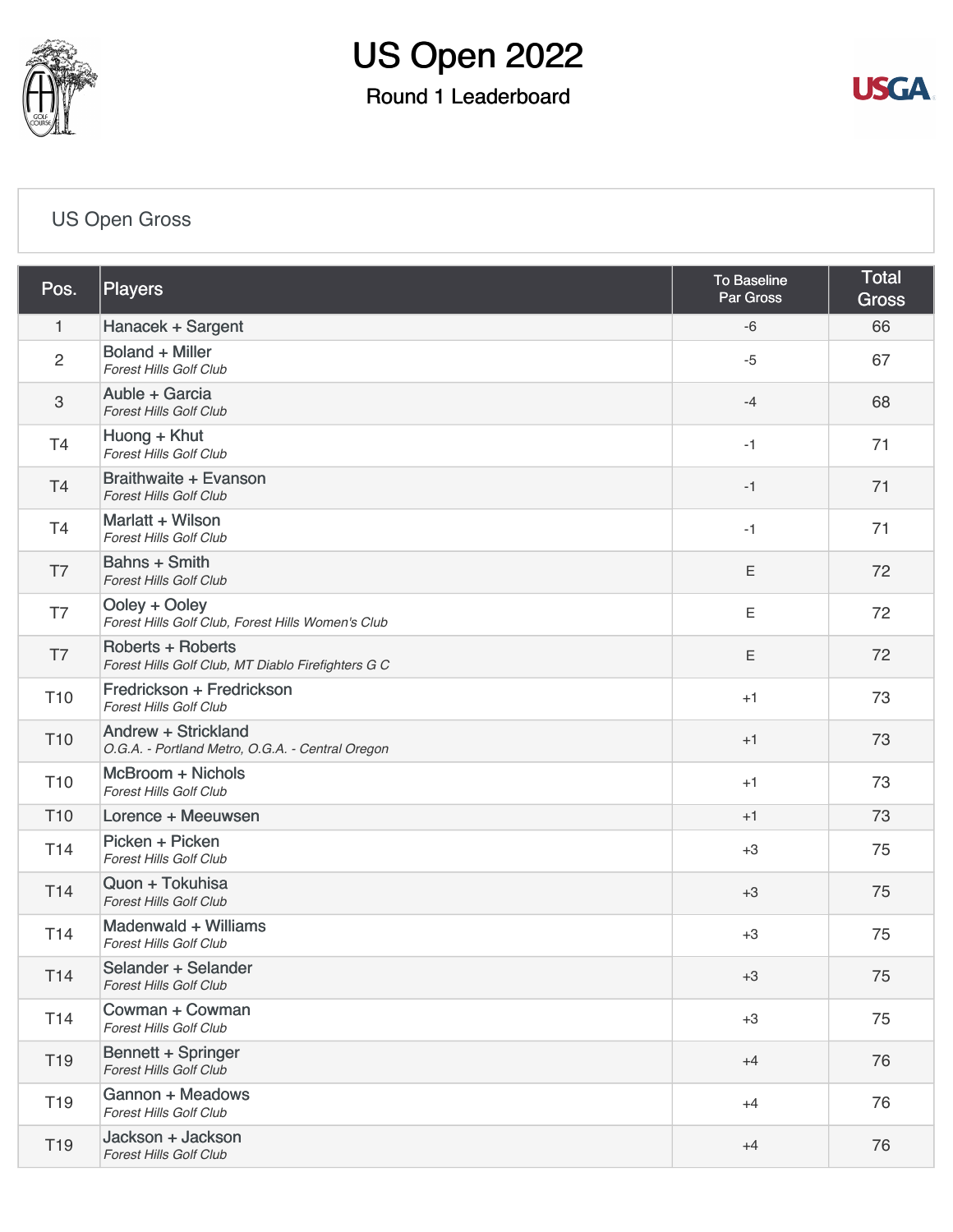

#### Round 1 Leaderboard



| T <sub>19</sub> | Fleishman + Hernandez<br><b>Forest Hills Golf Club</b>                 | $+4$  | 76 |
|-----------------|------------------------------------------------------------------------|-------|----|
| T <sub>23</sub> | <b>Gardner + Weest</b><br><b>Forest Hills Golf Club</b>                | $+5$  | 77 |
| T <sub>23</sub> | Garrison + Hanchett<br>Forest Hills Golf Club, Pumpkin Ridge Golf Club | $+5$  | 77 |
| T <sub>23</sub> | Hall + Johnson<br><b>Forest Hills Golf Club</b>                        | $+5$  | 77 |
| T <sub>26</sub> | Howell + McNeilly<br><b>Forest Hills Women's Club</b>                  | $+6$  | 78 |
| T <sub>26</sub> | Vandomelen + Wolfe<br><b>Forest Hills Golf Club</b>                    | $+6$  | 78 |
| <b>T28</b>      | <b>Blakey + Larson</b>                                                 | $+7$  | 79 |
| <b>T28</b>      | Barfuss + Hall<br><b>Forest Hills Golf Club</b>                        | $+7$  | 79 |
| <b>T28</b>      | Meeuwsen + Nielsen                                                     | $+7$  | 79 |
| <b>T28</b>      | Clark + Walker<br>Portland Area #163, O.G.A. - Portland Metro          | $+7$  | 79 |
| <b>T28</b>      | Decker + Tyacke<br><b>Forest Hills Golf Club</b>                       | $+7$  | 79 |
| 33              | Peecher + Sparks<br><b>Forest Hills Golf Club</b>                      | $+8$  | 80 |
| T34             | Corthell + Lopez<br>Forest Hills Women's Club, Forest Hills Golf Club  | $+11$ | 83 |
| <b>T34</b>      | Moxley + Shell                                                         | $+11$ | 83 |
| T34             | <b>Fitzwater + Gaffney</b><br><b>Forest Hills Golf Club</b>            | $+11$ | 83 |